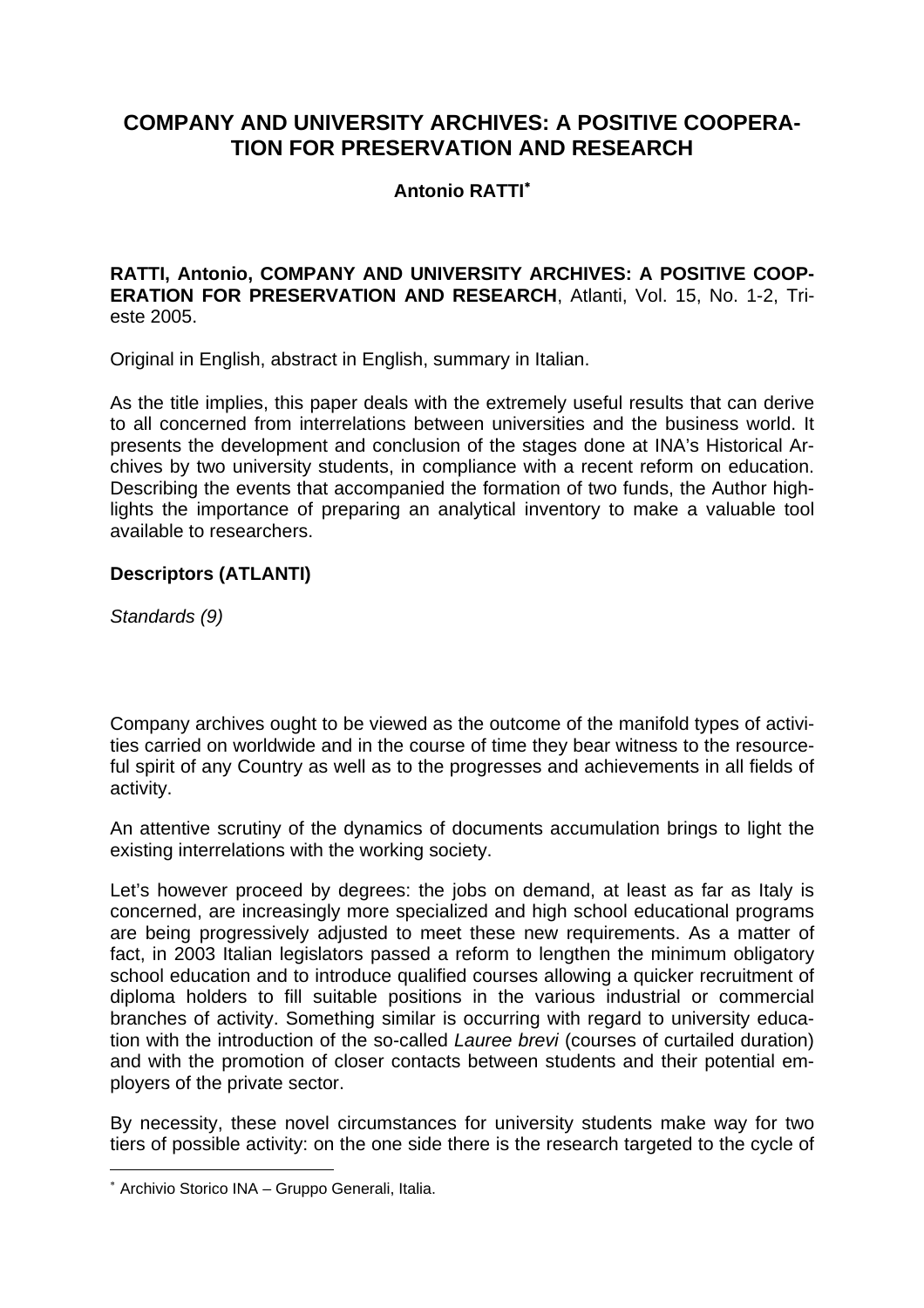studies undertaken which includes direct field experience and implies establishing close contacts with the professionals actually doing the work. On the other side the activity is rather more far-reaching and surely more interesting for us of the archival world as it concerns the positive potentialities inherent to the interrelations between archival formation and business archives, as well as between archives and research in the widest sense.

Let me explain what I mean. The first activity represents the tie between the two milieus of university and of employment and it is targeted at offering qualified human resources ready to enter the production cycle immediately, it is therefore an organizational framework that produces beneficial results for the economic world that, in turn, considers it a rewarding system and therefore often supports it.

The second activity, instead, involves a series of interrelations that may well be comprised in the first one but are liable to be overridden as soon as a wide-spectrum research becomes advisable or imperative.

By saying wide-spectrum research I mean the advantages deriving to the university, as an institution, thanks to the investigation of archival documents.

In point of fact it is necessary to stress that, for the purpose of new researches specially in particular fields, the accessibility of previous and contemporary studies preserved in sectorial archives is of utmost importance.

Scientific in-depth studies with the involvement of university research structures are feasible only when there exist trustworthy "containers" of all past discoveries. Such "containers" are obviously the archives of companies and they are well aware of the advantage of preserving their records, useful for researches, in the best possible manner.

The range of companies is naturally extremely wide and, by way of example, I will just mention pharmaceutical producers (for medical researches), food industries (for nutritional researches), insurance companies (assessment of morbility and mortality rates), building contractors (for research on new materials). It is important to remember that often researches cover manifold angles and require consultation of a number of "containers", therefore archives must be subject to ever more advanced sets of rules apt to guarantee the wholeness of their preservation in space and time. In fact, considering the globalization of research and the cultural exchanges among research frameworks worldwide, ensuring uncontaminated transmission is a must and by this concept I do not merely intend protecting the authenticity of data, but also making sure that such data cannot be consulted by unidentified entities.

At this point I would emphasize the importance of the high professional level required of archivists in handling personal data that are subject to maximum protection, suffice it to mention the research carried on in the medical sector.

Here in Italy we have reason to be grateful to the ruling political class which gave deserved credit to the scientific reasoning and technical deductions submitted by our colleagues of the public archives. In the wake of the arguments presented by those archival experts, the Code of Conduct (2004) regulating the handling of personal data for historical purposes and the Code on Cultural Goods and Environment (2003)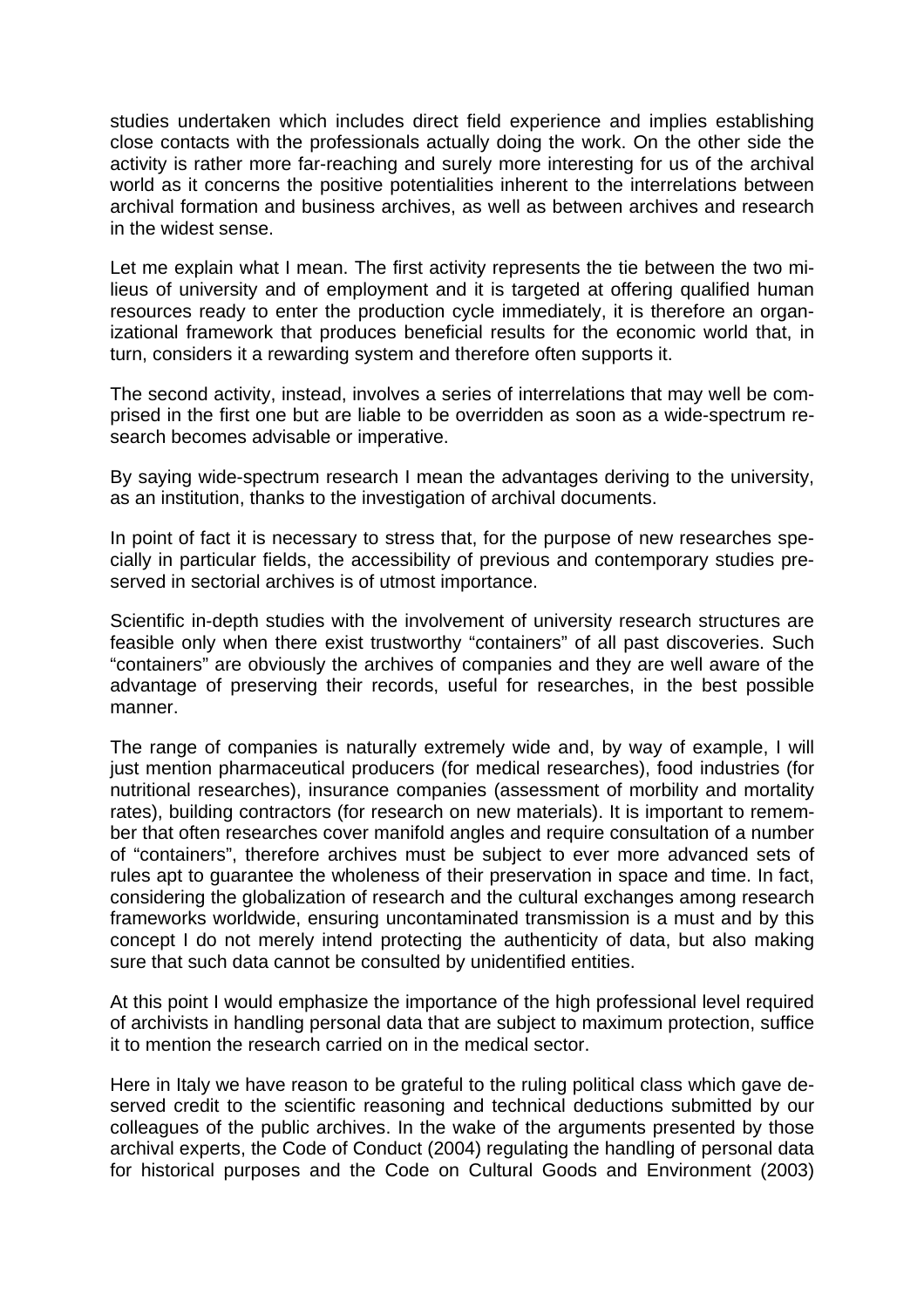were assimilated in the Code on protection of personal data: truly an enormous progress.

It must in fact be emphasized that, at long last and without doubt, documents are considered cultural goods and as such are protected. In this manner the guarantee covering them provides sanctions as well as penalties in case of grave defaults, see for instance the provisions of article 171 of the Code of Conduct (2004).

In any case, a part from this strong determent, it is important that everybody should realize the inestimable value of documents, that is the preciousness of the historical memory they represent.

Particularly in Italy people's feelings cannot but be stirred by cultural goods. Just as we would not remain indifferent if we were to witness an attempt to create havoc in a picture gallery, in a church with its works of art or in a square surrounded by ancient and glorious buildings, we shall feel the same emotion if confronted by the possibility of damage to or loss of archives that belong to the national cultural patrimony and that represent a valuable source to carry on researches for the common good.

What we really do hope for is succeeding to have a uniform legislation worldwide to regulate such an important and delicate sector. This kind of development is also favored by the International Council of Archives that more than once made known its accord with such an initiative.

This is one first angle of the interrelation between universities and archives and it is a crucial one considering the immediate common good resulting from any progresses of research.

In addition, there is yet another possibility for cooperation as far as archival techniques are concerned, as previously mentioned.

Being the person in charge of the historical archives of INA (Istituto Nazionale delle Assicurazioni) a company belonging to the Generali Group, I have had the opportunity to test successfully this second possibility of cooperation and of activities integration.

For the sake of precision, before analyzing this second case it is necessary to say that also the first case is not extraneous to the insurance world. Suffice it to mention that, in order to assess new tariffs, companies must take into due consideration the old ones.

It may be objected that such a type of research is based mainly on the acquisition of statistic and demographic calculations but, even in such circumstances, there is room for a fine interrelation with the spacious world of university research which afterwards finds corroboration in a bulky documentary series.

The small but interesting Beneduce Fund, preserved in INA's historical archives represents an absolutely indisputable proof of what I am saying.

The papers of left by Beneduce, who was the first and only Managing Councilor of INA, include an important section devoted to tariffs assessments.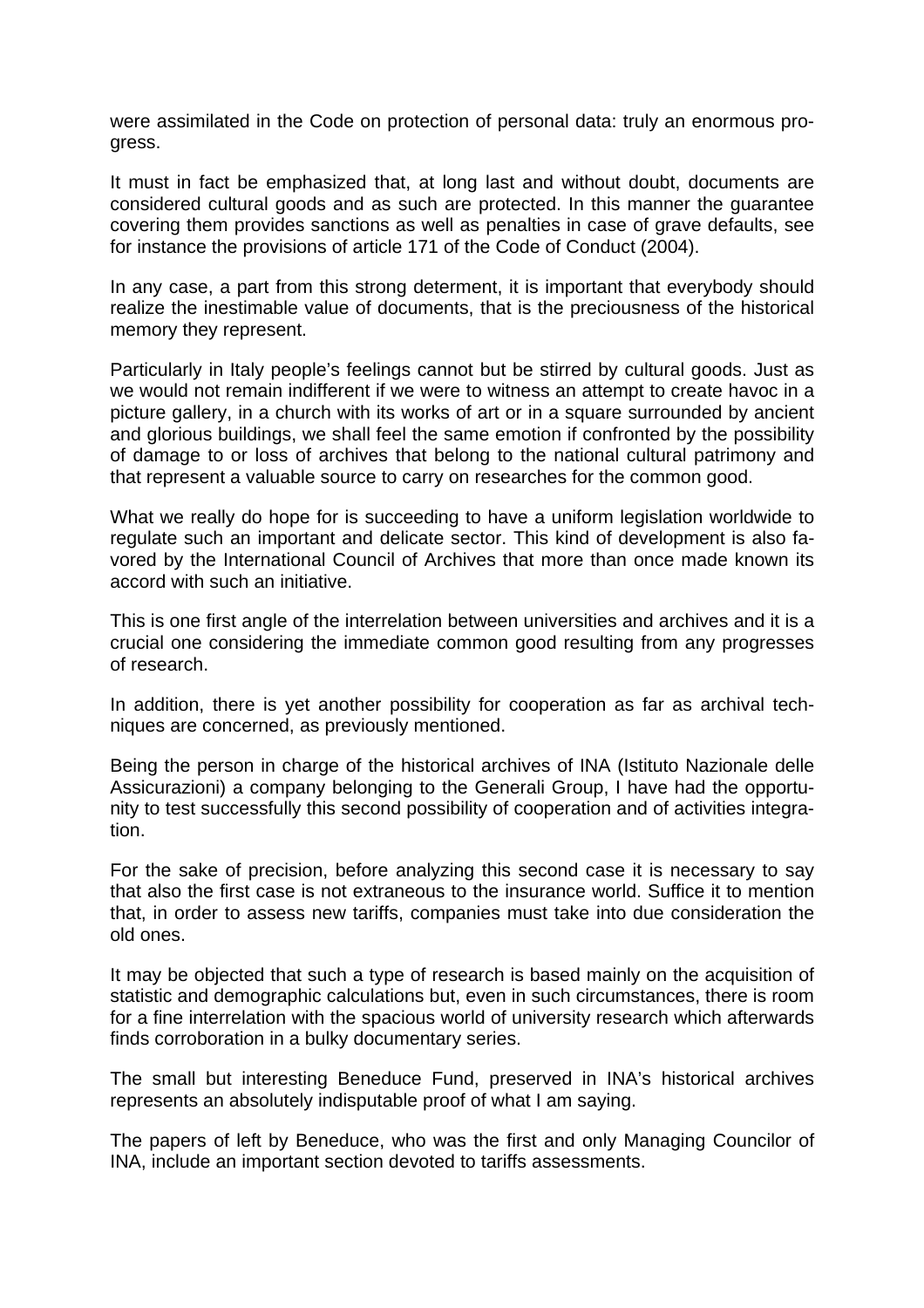The Public Body INA had just been established to carry on the monopoly of life insurance and Beneduce, a most talented actuary whom Minister Nitti appointed to give a novel imprint to the insurance market, by necessity had to compare rates – foreign rates above all – in order to take no dangerous chance and propose life premiums based on scientific calculations.

Those were times when insurance companies and mutual associations were going bankrupt almost daily while Assicurazioni Generali – nowadays the leading Company of our Group – operated on Austrian territory, therefore there were no sound Italian companies that could be relied upon to guarantee a correct management of life savings.

The sound cultural background of Beneduce is fully corroborated by the documents preserved, specially by those included in series II and in series VII.

Besides these two interesting and targeted series, in order to reassert the concept of cultural interrelations among Institutions – solely with reference to the insurance milieu – I would mention the minutes of some Board of Directors' meetings recording talks of cooperation with a significant number of Universities.

As a memento dedicated to the venue chosen this year for our convention, I would mention the scholarships for the University of Trieste which were approved during INA's Board of Directors meetings held on October 15, 1925, on February 26, 1927 and on December 22, 1927. Also to be mentioned are the scholarships for the Institute of commercial studies "Fondazione Revoltella of Trieste approved during the meetings held on September 11, 1923 and on September 6, 1924.

In addition, in 1961 INA funded the first Gerontology Professorship at the University of Florence.

Such interesting initiative – which confirms the strong interrelations with the academic world – was carried through by means of a Covenant with the University.

Moreover INA campaigned to promote the financial support to gerontological education among all insurance companies and ANIA.

In those years there was no general awareness of the practical advantage of systematic studies on mortality and morbility but, on the other hand, insurance companies needed to calculate premiums on the basis of reliable data surpassing, embracing and explaining the normal statistical data relevant to mortality and morbility of the population, in this case the Italian population.

The importance of such an initiative may well be gauged by the fact that in subsequent years gerontology was the subject of a number of highly scientific meetings as proven by the many medical-statistical studies produced on those occasions.

Thus Beneduce's statement (he was an actuary, not a physician) applies to this situation quite effectively: an insured in good health is a good insured.

Examining more in detail one practical phase, it must be said that cooperation between universities and the insurance industry is realized also by means of a new tool: stages as provided for by the recent education reform which sets out that before their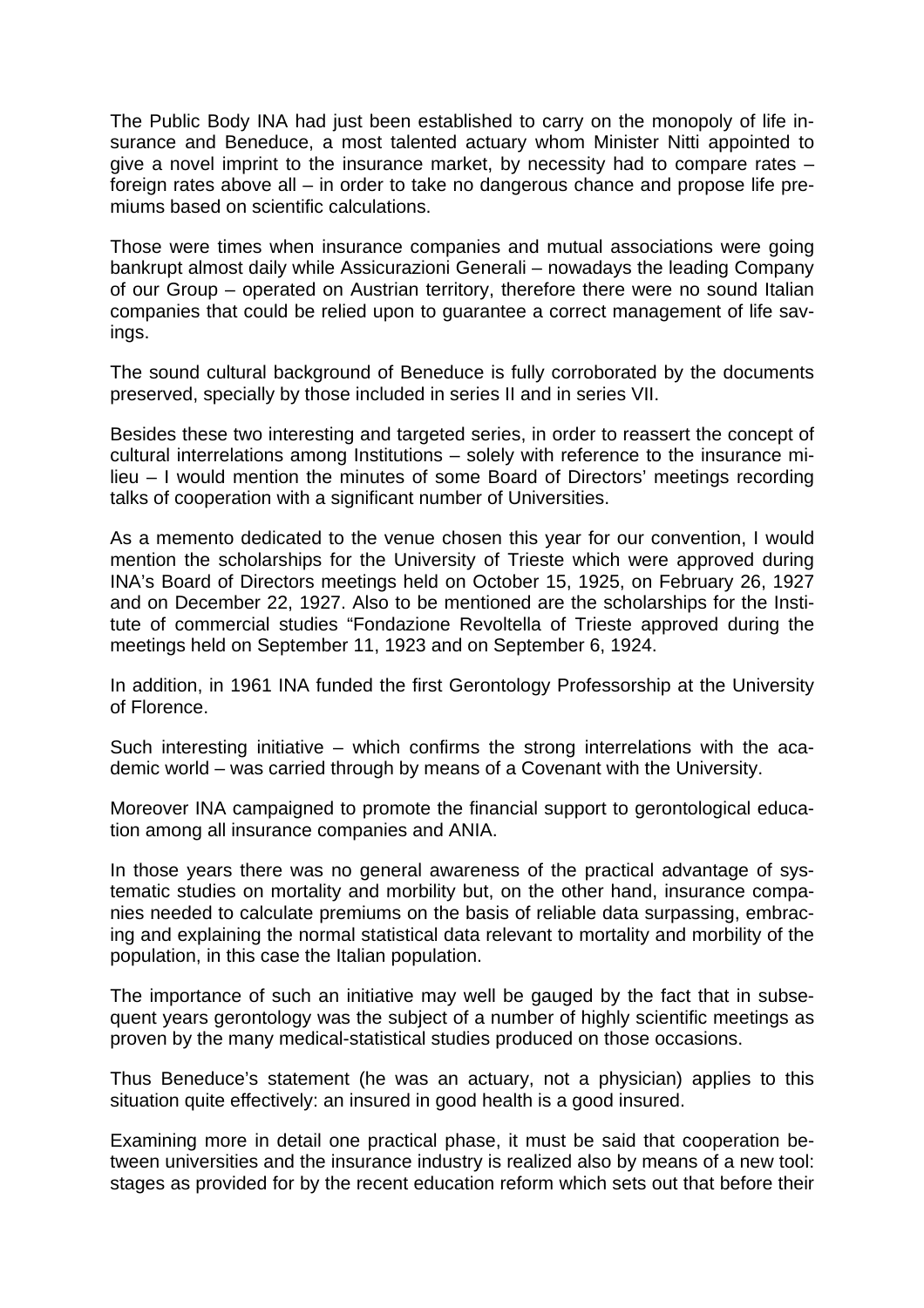final examination students are to do a number of hours of training on the subject matter of their studies. Such stages are agreed upon in the Covenant between the suitable company and the university.

A stage of this type has been carried on also at the Historical Archives of INA. In fact, in accordance with the law, INA signed a Covenant with the University of Tuscia where there is a Faculty for the Preservation of Cultural Goods with specialization in the archival field. Thus the reform of education has permitted to start a most successful process to practise in daily work the theories learned during university studies.

The Covenant signed with the Tuscia University has permitted to two students (the young ladies names are Miss Scivola and Miss Galasso) to make a stage of 500 hours at INA. In this manner the cooperation had the first immediate result of allowing these two students to verify the practical application of the theories acquired during their academic studies.

That was not all, however, at the end of the cooperation there was a second result.

If on the one hand at the end of their stages the two students were awarded their much longed for degrees, on the other hand INA has now two archival funds in good order and complete of analytical inventory so that from now on researchers can rely on a new and most useful tool for their in-depth studies.

The two funds – I like to cite them because they are constantly booked for consultation – are the so called *Cinquantenario* (the first fifty years of activity) and the *INA-Casa* (INA's housing project).

The first one marks the birth of the Historical Archives because one of the cultural initiatives promoted by INA to celebrate its fiftieth anniversary was the realization of an historical section of the archives in order to host a vast mass of documents up to then scattered and very much at risk of getting lost forever.

As a matter of fact, a warning of such a danger was clearly spelt in a questionnaire accompanied by a circular letter signed by the then General Manager Casali (1957- 1966) which was sent to all active and retired employees of INA. It must be highlighted that the most interesting point of that message was the will to spread awareness of a potential – and therefore to be avoided – threat of losing the historical memory of INA.

Thus, as I have just said, personnel in service and retirees were asked to let INA have any documentary materials in their possession which would serve to set up the first *tranche* of the Historical Archives.

More specifically the questionnaire requested to give oral testimonies where possible and to return documents, mementos and whatever else could be useful.

At present this fund has reached the final stage of reorganization and has been newly inventoried (I refer to the scientific work done in cooperation with the Tuscia University student) and a few series included in it have been considered as open because other materials could be added in time.

As regards any such additions, I like to make two rather emblematic examples.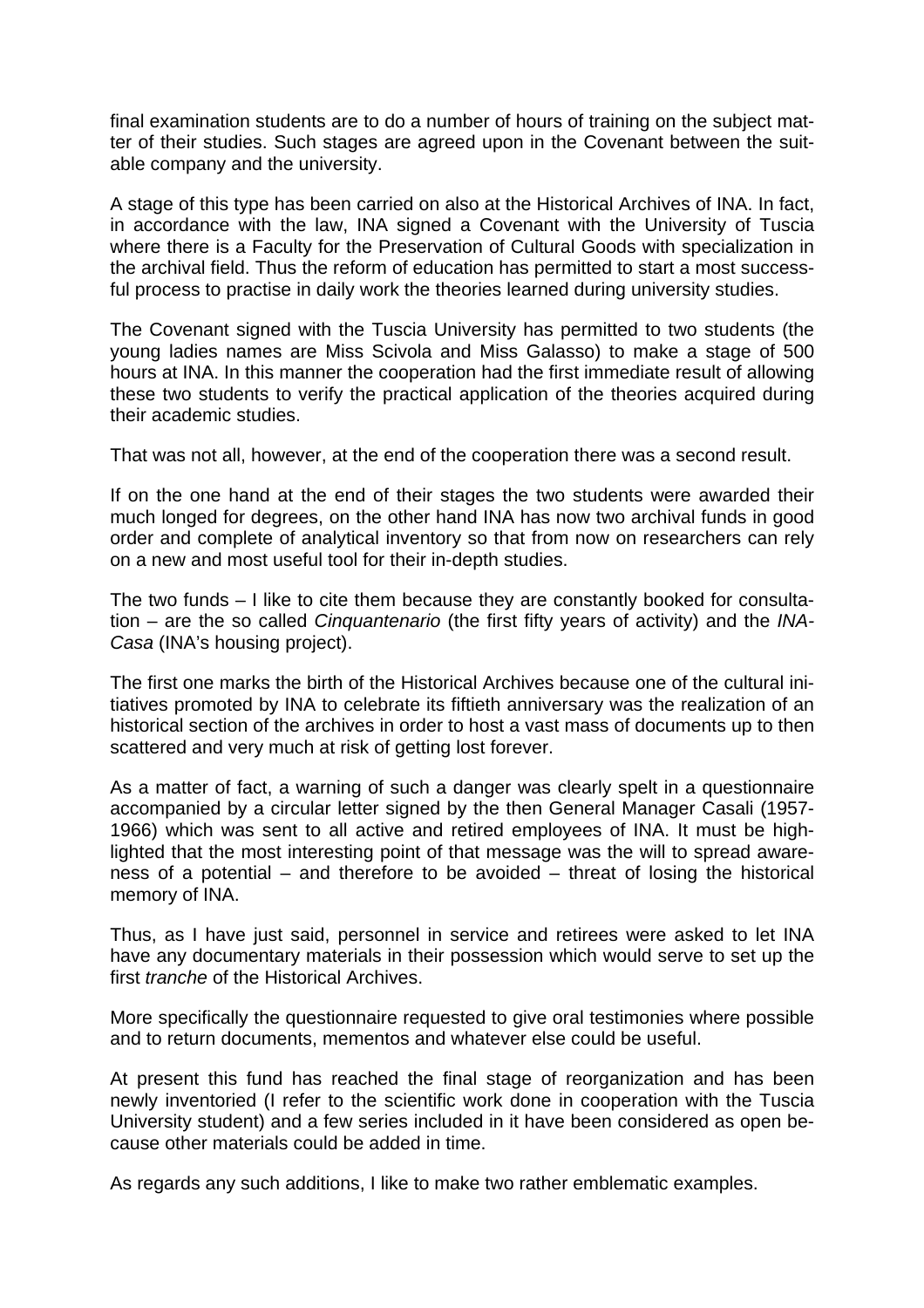The first one being the possibility that the heirs of old insureds might donate policies issued in particular circumstances and of which no specimen is included in the fund. There have even been cases of donors accompanying the deposit with a picture of the person who had owned the object itself.

The second one being the circumstance, rather often resorted to, of purchases made on antiques markets.

This approach allows to enrich some particular series, or one may also call them collections, like that of posters (in their immediacy of communication they portray the work of experts of poster art of various historical periods like Dudovich, Codognato, Metlicovitz, Ballario) or of other printed materials: just imagine the multitude of leaflets, brochures and gadgets produced during INA's lifetime (for instance the moneyboxes in the form of a small house or of an alarm clock remain among the childhood memories of the generations of the Forties and Fifties).

For this motive this fund may be considered as a museum collection not devoid, however, of interesting and fundamental mementos of the initial years of activity of the company. The most important evidence is represented by the series devoted to the top management members who first run the company (Presidents, General Managers, Members of the Boards of Directors).

Let's now consider the *INA-Casa* Fund which, unlike the *Cinquantenario* Fund, has become part of the documentary patrimony of INA's Historical Archives in a rather troubled manner.

As a consequence of that its numbering is erratic and its acquisition – occurred at different times – has determined a fragmentariness of the documents.

The first deposit of six folders was regularly received by the Historical Archives at a time when the technical and administrative management of the real estate assets owned by INA was carried on by an internal structure.

The second deposit of seven folders became part of the documentary patrimony of INA's Historical Archives as a consequence of an agreement reached between INA, the Lazio Archival Superintendence and UNIM<sup>1</sup>, in compliance with the Consolidation Act which at the time governed the keeping of public archives as well as of any private archives certified as having significant historical (nowadays cultural) interest.

I like to mention another peculiarity attached to this second deposit, upon observation of the title pages, our university trainee noticed that there was a double numbering, the explanation of this is that the second numbering was given for organizational purposes by the outsourcing company engaged by INA to preserve the documentary materials.

As I have just said, the documentary materials are preserved in outsourcing and, upon request of the concerned office, they are transported to INA for consultation.

 $\overline{a}$ 

 $1$  Company that acquired all of INA's real estate excluding such properties as were tied up in the technical reserves or necessary for the INA Group operations. In July 1998, following a Takeover Bid on the totality of its shares, UNIM was acquired by the Pirelli Group.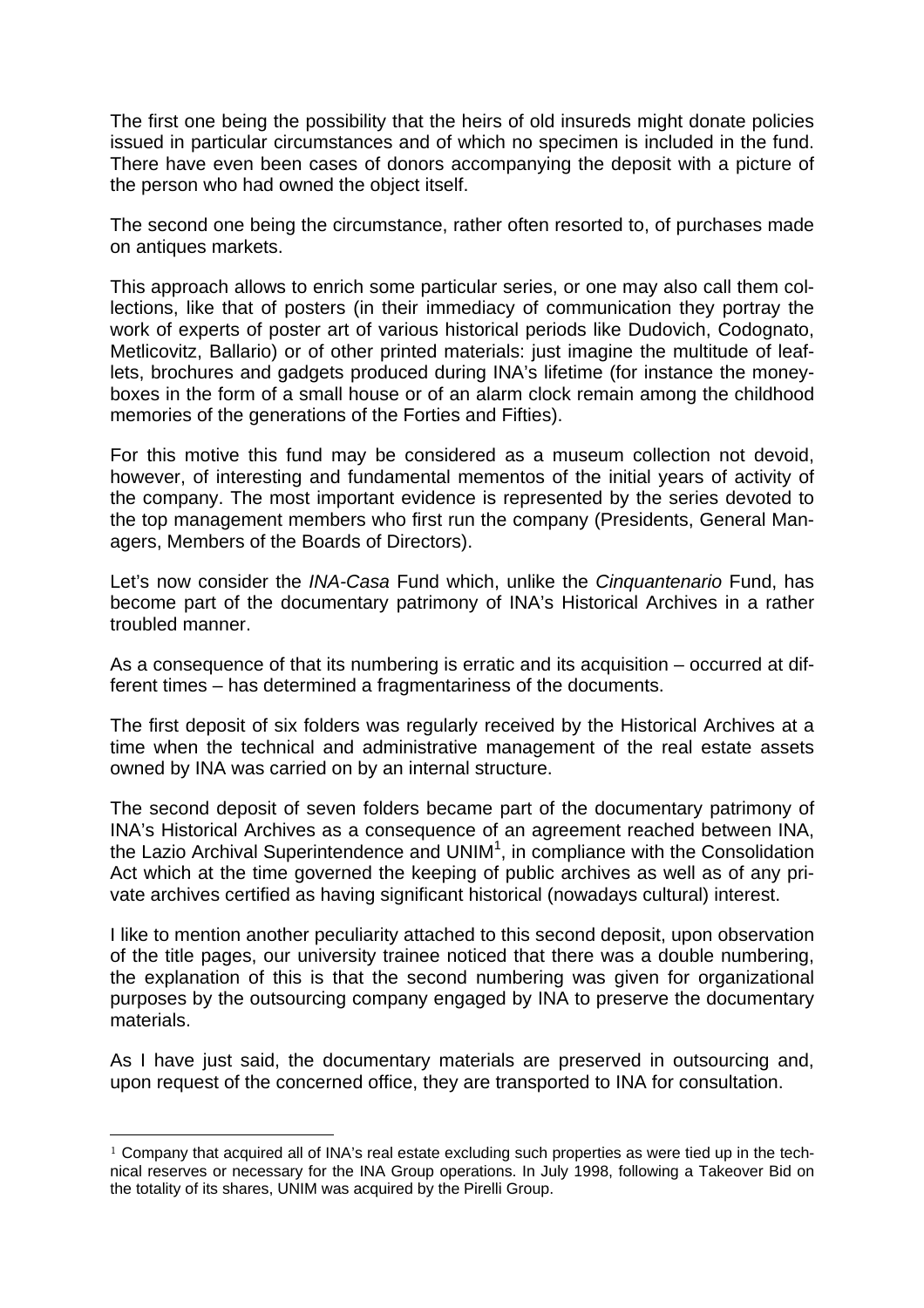The third deposit of 29 folders – which represents the actual architectonic appendix – became part of the documentary patrimony of INA's Historical Archives on expiry of the usual period of preservation in storage.

As regards the said appendix, it must be stressed that its rearrangement, carried out during the stage, means that the cultural community can now consult drawings, tracings, plans and working papers inclusive of exchanges of letterswith first rate architects. What we have here is a "cross-section" of the *INA-Casa* Project reflecting a synthesis of the building activities carried on the whole national territory. In fact, even though at the time these documentary materials were utilized by individuals engaged by INA and by its associated companies, still they can give the exact idea of the activities carried on under the *INA-Casa* Project.

Here I like to remind you that the Fanfani Plan is the greatest urbanization plan ever realized in Italy and, to this date still unequalled as to the number of persons involved in it.

After having analyzed the contents of the fund, it has been decided to proceed to a new numbering of all the folders so as to achieve, for each section, a single increasing number.

In this manner the new archival marking permits to confer continuity to the fund and permits an organic approach to the documentary materials to consulting scholars.

As we have seen, the Company-University cooperation has produced excellent results, above all because it succeeded in helping the two students to compare theories and practical application, a work that led to the creation of a fundamental tool for research: an inventory.

Secondly, that working method has permitted to the students to scrutinize in depth the contents of the documents included in their training program.

As a matter of fact through detailed analysis, document after document, the resulting product is useful to research on the one hand and, on the other hand, fundamental for historical in depth studies.

Additionally, the student assigned to the *INA-Casa* Fund, by investigating in detail into every feature and leaving no circumstances go unobserved, has succeeded in reconstructing the birth and the subsequent stages of the project.

To start with, she read all documents in a perfunctory manner in order to get an overall knowledge of the subject matter, afterwards she organized a meticulous analysis with extremely rewarding results.

What I just said above calls for an explanation: before this research the Project had a different historical arrangement in time as far as its genesis, as may be inferred from a study done by architect Nicoloso.

According to that study the initial idea of the action to be taken would date back to 1939 while the practical realization started in 1947. These dates, however, have been found to be imprecise as they were surmised in lack of an analytic inventory, the tool we now have.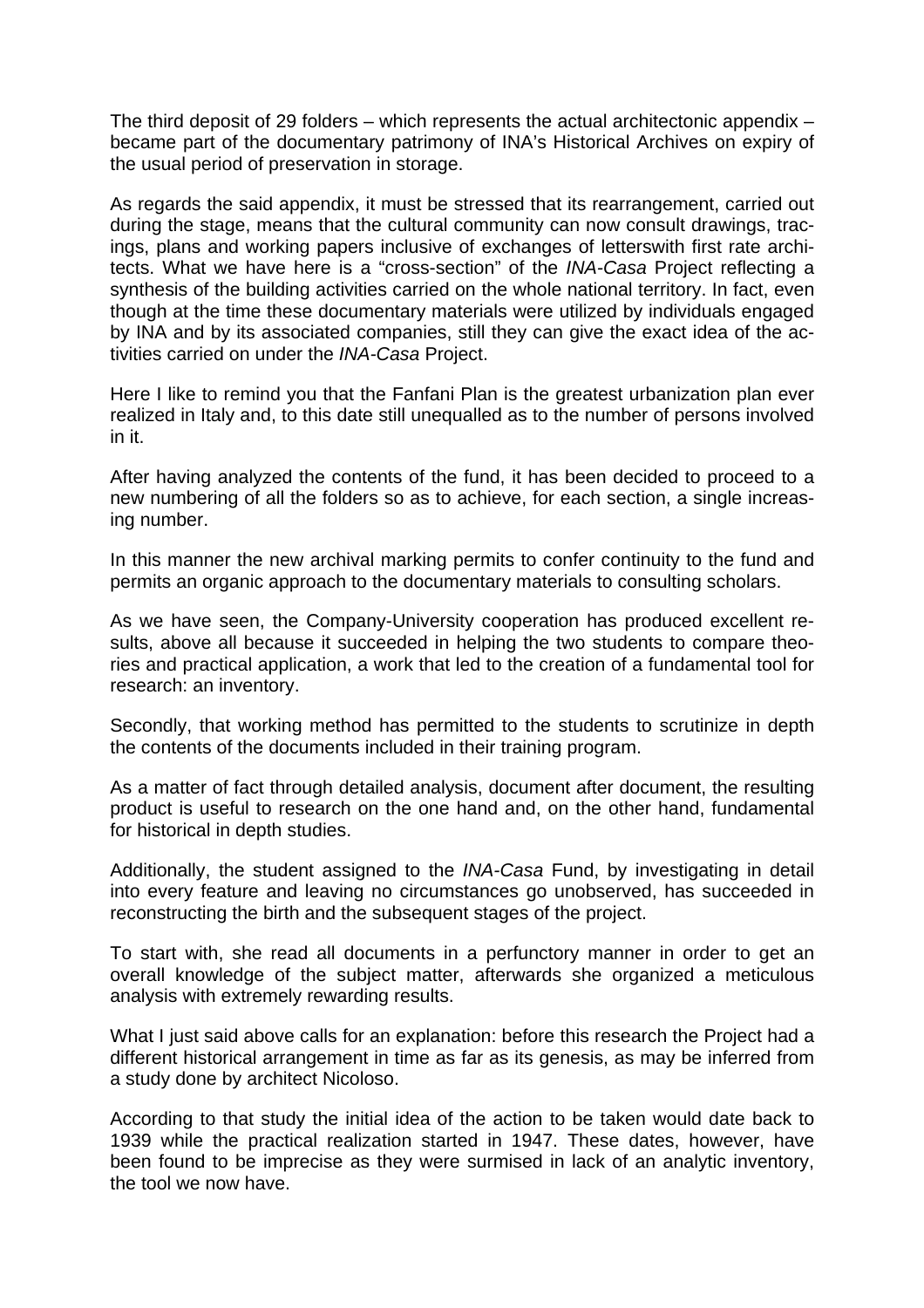At present, in the light of our student's latest investigations, it is possible to date back to 1930 the "intellectual" birth of the project. In fact we must refer to an interview granted by Puggioni<sup>2</sup> on 21<sup>st</sup> September 1947, in the course of which he states that the impending housing crisis is not a new problem and indicates that he had been mulling over that crucial question already in 1930 as a young officer at INA, but that he had postponed sorting it out because in the subsequent years the housing situation had recorded some kind of improvement, even though in reality the demand for lodgings had never effectively tallied with the number of new constructions.

The examples given stand to prove how any synergy between Universities and companies historical archives is apt to yield significant results. Obviously the Covenant must set out clearly the expected goals to be reached through cooperation between the signatories, i.e. practical results for the company and better academic formation for the university students.

As regards the first tier of activity examined at the beginning of this presentation, it is in the very nature of archives to serve as research fields for universities.

The insurance industry represents the clearest evidence of this special role of archives. Great importance is in fact attached by companies to maintaining their memory because of the knowledge it can impart.

Such a presupposition leads to reflect on the need to invest in modern technology to ensure the protection and duration of data, but this is a situation shared by the whole industrial world and I have already talked about it.

## **Summary**

 $\overline{a}$ 

In Italia la scuola secondaria si sta adeguando alle nuove esigenze del mondo del lavoro che è proteso verso una ricerca di personale sempre più specializzato; prova ne è la riforma attuata che prevede l'innalzamento dell'età minima scolastica e la possibilità di conseguire diplomi specialistici per un inserimento più immediato nell'attività produttiva. A livello universitario si assiste in un certo senso ad un fenomeno simile con le lauree brevi e, durante i corsi, con l'instaurare un rapporto più stretto con le Aziende del settore privato.

In vista dell'approfondimento scientifico le imprese hanno tutto l'interesse affinché la memoria, utile per la ricerca, sia mantenuta al meglio.

Gli esempi spaziano dalle industrie farmaceutiche (ricerca sulle malattie) a quelle alimentari (ricerche sulla nutrizione), dalle imprese di assicurazioni (studi sull'invecchiamento della popolazione) a quelle delle costruzioni (ricerche su nuovi materiali).

Il rapporto Università-Archivi ha quindi radici antiche.

<sup>2</sup> General Manager of INA from 1946 to 1951. University degree in Pure Mathematics and specialization in Actuarial Sciences and Statistics. Of all the works he produced worthy of mention is Nuovissime Tavole Finanziarie *(latest financial tables)*, 1939 used for many years in the insurance sector.